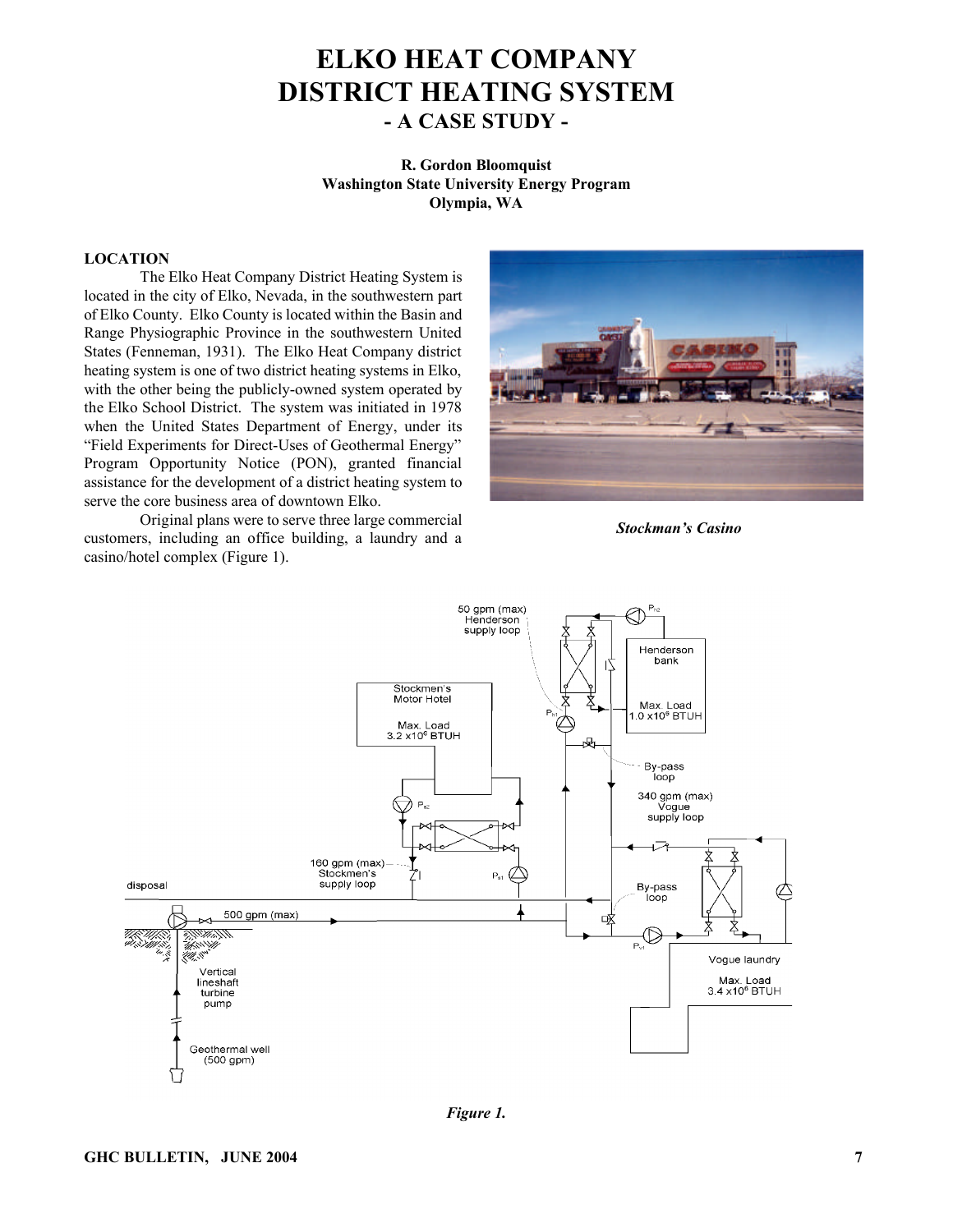

*Vogue Dry Cleaners*

 After completing resource assessment activities, a well was drilled in 1981 which was successfully completed to a depth of 869 ft (265 m). The well was found to be capable of producing approximately 1,000 gpm  $(63.09 \text{ L/s})$  of 177°F  $(81^{\circ}C)$  water from the primary production zone that lies at a depth of 845-850 ft (258-259 m). The district heating system was completed and put online in 1982 at a total cost of \$1,382,346 including \$281,000 in customer retrofits. Of the total amount, \$827,404 or 59.8% of the total was provided by the USDOE grant. Since coming online in late-1982, the system has grown appreciatively to include 19 consumers, and with gross revenues in 2001 of \$184,267. The owners continue to attract new customers and the system appears to be capable of serving nearly double its existing load without the need for additional wells or central peaking. The only limitations on growth at the present time appear to be pumping capability and possible disposal issues.

# **RESOURCE**

Elko County is located within the Basin and Range Physiographic Province. The distinctive features of this province are isolated, longitudinal fault-block mountain ranges separated by long, alluvial-filled basins. The city of Elko is located on the floor of one of these basins. The County's geothermal resources are located within the Battle Mountain Heat Flow High, as defined by Sass, et al. (1971). The area has been defined as a region of high heat flow; where, 194-  $302^{\circ}F$  (90-150 $^{\circ}C$ ) resources are associated with deep fluid circulation along range front faults (Converse Consultants, 2002). The Elko area has a long history of geothermal water use and development, beginning with Native American use of the water at the "Hot Hole" in southwestern Elko. Continued use and reference to the Hot Hole and associated hot water springs were made by pioneers along the Oregon Trail in the 1840s. Development of the hot springs in the area provided for the old "Elko Home for the Aged" and subsequently, the Elko County Association for Retarded Children used the area's hot water into the late-1970s (Converse Consultants, 2002). Review of the geologic literature suggests that there may be an extension of a fault or fault zone from the Sulfur Springs hot springs southwest of the city, which travels northwest through the community and intersects the Hot Hole and its associated springs as well as the geothermal high in the area of the Elko Junior High School.

The Elko Heat Company well was drilled to a depth of 869 ft (265 m). Hot water at a temperature of  $177^{\circ}F(81^{\circ}C)$ was encountered at approximately 705 ft (215 m) (Therma Source, 1982). The primary production zone, however, appears to be in the interval 845-850 ft. (258-259 m). The well has an artesian shut in pressure of 55 to 60 psi (379 to 414 kPa).

Other wells in the area include the Elko Junior High School well which was drilled in 1985 to a depth of 1,876 ft (572 m) and which encountered approximately  $190^{\circ}F(88^{\circ}C)$ water at a flow rate of  $300+$  gpm  $(18.93+$  L/s). The resource currently supplies the Elko County School District district heating system. Robinson and Pugsly (1981) reported surface temperature in the area ranging from  $150-192$ °F (66 to 89°C) and geothermometers point to a resource temperature of from 176-237°F (80 to 114°C).

# **USE**

The Elko Heat Company district heating system provides for the heating requirements of 19 customers including both public and private entities. Considering that the system was originally designed to serve only three primary customers, the success of the system in attracting new customers is noteworthy and highly commendable. The system now serves the Bank of America, Chilton Engineers (personal residence), City of Elko (STP), Elko County Detention, Elko County Court House (Meter #1), Wells Fargo Bank, Stockman's Casino and Hotel, Commercial Casino, Callagher Building, Thomas H. Gallagher (private residence), Henderson Investment Company, Ormaza Investor's, U.S. Post Office, Sierra Pacific Power, Vogue Laundry and Dry Cleaners, Western Folk Life Center, America High Votage, Ormaza Investor's Old Newmont Building and Elko Court House (Meter #2) (Elko Heat Company, 2003a). These customers are served via a 9,358-ft (2,852-m) distribution system of primarily asbestos concrete construction. Each customer is required by the Energy Connection and Service Agreement to provide his/her own backup heating system in order to provide energy service in the event that the geothermal system is shut down (Elko Heat Company, 1989). The distribution piping is insulated and jacketed. The return line is also of asbestos concrete construction; however, the return line is uninsulated. Piping runs from the distribution loop to individual consumers is 304 stainless steel using welded connections. Geothermal fluid at approximately  $177^{\circ}$ F (81 $^{\circ}$ C) is circulated directly from the wellhead through the distribution system to each consumer. Each consumer, with the exception of the Vogue Laundry and Dry Cleaners, is connected to the system via a plate-and-frame heat exchanger of stainless steel construction. In the case of the Vogue Laundry and Dry Cleaner, the geothermal fluid (after softening) is used directly in the laundry. Geothermal fluid, after passing through the customer heat exchangers, enters the return line and is carried to the disposal facility. Disposal is via ponds used to cool the water and allow for some percolation. Some water, once cooled, is allowed to flow to the Humboldt River.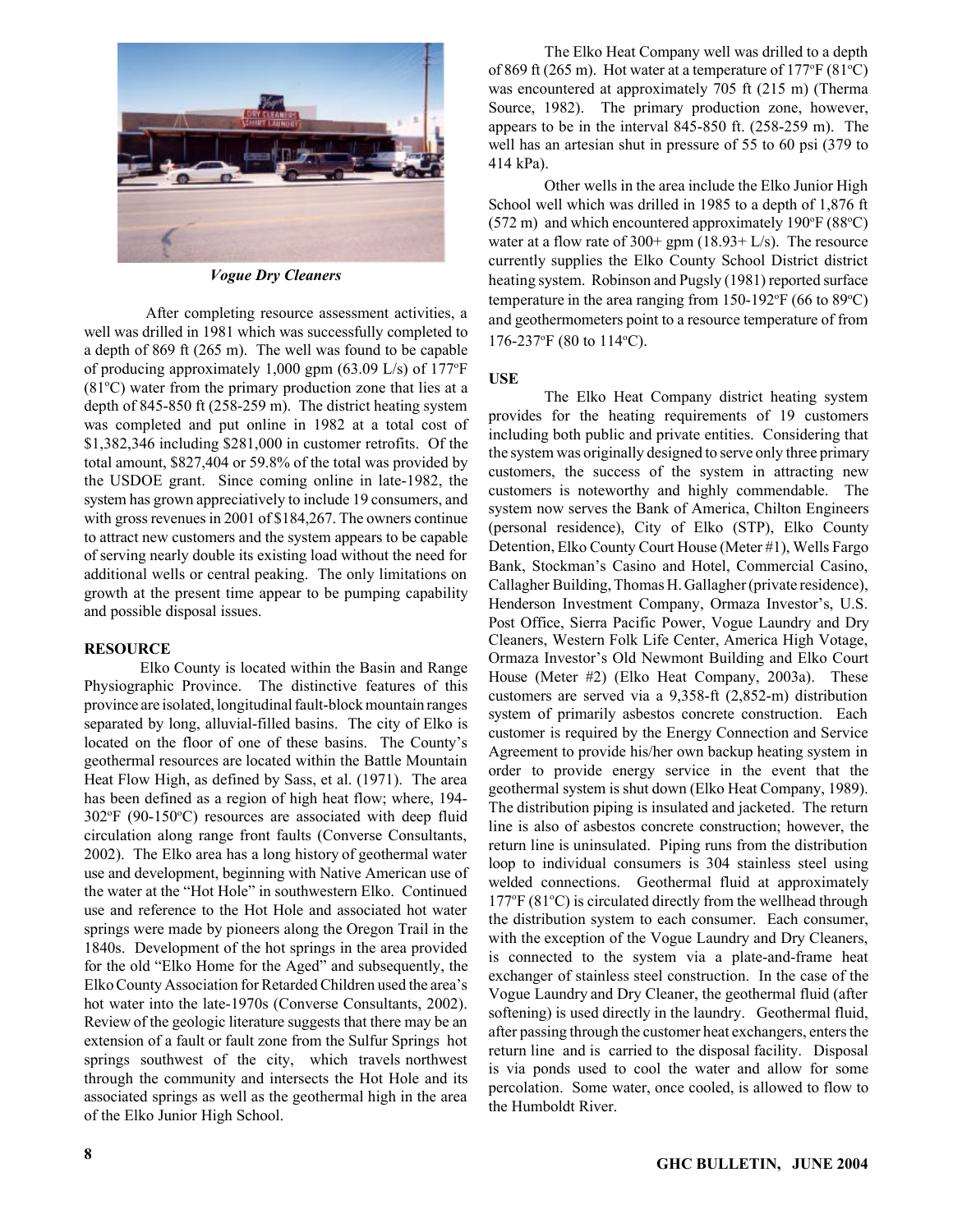Customers are billed on the basis of gallons used. Flow is measured via hot water, totalizing, multi-jet, turbine meters that are read each month. At present, the rate is  $$1.50/1,000$  gal  $(3,785)$ . Originally, the rate had been set at \$1.15/1,000 gal (3,785 L). That rate was increased to \$1.38/1,000 gal in 1992 (3,785 liters) and to \$1.50 in 2001 (Elko Heat Company, 2003b). Two residential consumers (Mark Chilton and Thomas Gallagher) are charged a flat rate of \$122.10 per month (Elko Heat Company, 2003b). Total gallonage for 2000 was 6,659,286 (25,208,140 L), for 2001 4,190,126 (15,861,352 L) and in 2002 it was 4,901,980 (18,556,013 L). The system is capable of providing approximately 400 gpm (25 L/s) under artesian conditions (i.e., to meet baseload requirements). Flow rates in excess of 400 gpm (25 L/s) require pumping to boost the pressure. Total system capacity is estimated at approximately 1,000 gpm (63.09 L/s) and with a 15-hp (11-kW) pump approximately 700 gpm (44.16 L/s) can be provided. Pumping is accomplished via 2-stage vertical turbine pump (lineshaft turbine) equipment with a 15-hp (11-kW), 1,800-rpm motor. Although the system was originally equipped with sensors that would activate the pumping when pressure fell below 35 psi (241 kPa), the automated controller was removed and pump activation is now manual. The system appears to be capable of meeting the needs of additional consumers even in its present configuration, and could meet the heating needs of additional consumers through addition of pumping to increase flow to a peak of approximately  $1,000$  gpm  $(63.09 \text{ L/s})$ , drilling of additional wells or addition of a fossil fuel peaking unit. The addition of a fossil fuel peaking unit would, from the author's experience, appear to provide the greatest near term as well as future benefit; as, it would allow not only for expansion of the system to new customers but would also provide backup to the existing geothermal wells and thus, eliminate the need for in- building backup/peaking equipment.

#### **OPERATING COSTS**

The Elko Heat Company system was reportedly built at a cost of \$1,101,346 (Elko Heat Company, 1989). The largest expenditures were \$169,739 for resource assessment work, \$166,314 for drilling the production well and \$320,938 for construction of the distribution system. An additional \$281,000 was spent for retrofitting the original three customers to the system. Maintenance of the system accounted for expenditures of \$19,105; while, contract services and materials accounted for \$22,135. Information relative to subsequent retrofits is not available. Of the total cost of \$1,382,346 including the \$281,000 for retrofits, \$827,404 was provided by a grant from the United States Department of Energy under its program for "Field Experiments for Direct-Uses of Geothermal Energy."

Based on the latest figures available (Elko Heat Company, 2001), the operating revenue for 2001 was \$184,267. Total operating expenses were \$47,840 or an increase of \$4,465 from the previous year. Maintenance of the system accounted for an expenditure of \$19,105 while contract services and materials accounted for \$22,135. (Elko Heat Company, 2003b).

## **REGULATORY/ENVIRONMENTAL ISSUES**

The project encountered only one significant regulatory/environmental hurdle. This was related to the issue of water rights. The project had initially secured a state permit for non-consumptive use of water. However, a nonconsumptive use permit required that all geothermal fluids be returned to the same aquifer from which they had been pumped. After carefully evaluating a number of disposal options, the project developers finally decided upon surface disposal as the preferred alternative. This resulted in the Elko Heat Company having to go through the entire water rights permitting process a second time (Gordon, 1985).

It remains to be seen whether or not surface disposal will be allowed over the long term and if it will have a potential negative impact upon further expansion of the system and thus, increase requirements for disposal. The Elko School District System is already facing serious surface disposal issues, and surface disposal that results in any runoff into the Humboldt River will no longer be permitted.

# **PROBLEMS AND SOLUTIONS**

The project has experienced ongoing problems associated with corrosion of various components of the distribution system. Initially, customer branch piping consisted of carbon steel lines running from the main asbestos concrete distribution lines. Several failures, including one inside the customer building, resulted in a requirement that all new customer branch lines be constructed using 304 stainless steel. There were also corrosion problems associated with carbon steel service saddle components. The current practice is to use stainless steel bands (Elko Heat Company, 2003c).

Other system components have also failed due to corrosion related issues and in 1997, the Elko Heat Company reported the need to replace several components due to corrosion failure, including ductile iron valves, fittings and steel bolt up hardware (Lattin, 1997). In 1999, Converse Consultants submitted a metallurgical report to Elko Heat Company that detailed a number of corrosion related issues, probable cause for corrosion and recommendations for further action (Converse Consultants, 1999).

Converse concluded that corrosion was probably caused by geothermal water leaking into or in contact with various metal components. The geothermal water contains about 17 ppm of chloride ions and 75 ppm of sulfate ions. Hydrolysis involving chloride and sulfate ions is expected to have increased acidity of water and resulted in a pH of around 4.0 or lower. Such acidified water in confined regions (e.g., in the annular region of flanges), under corrosive residues or in the soil encasing system components (e.g., valves) can chemically react with susceptible components and result in harmful corrosion. Converse further concluded that if water could not be kept away from susceptible components, then it would be necessary to install structural materials that can resist deterioration by corrosive waters better than Type 304L stainless steel. Recommended materials included 310L, Monel and Titanium. It was also noted that galvanic corrosion